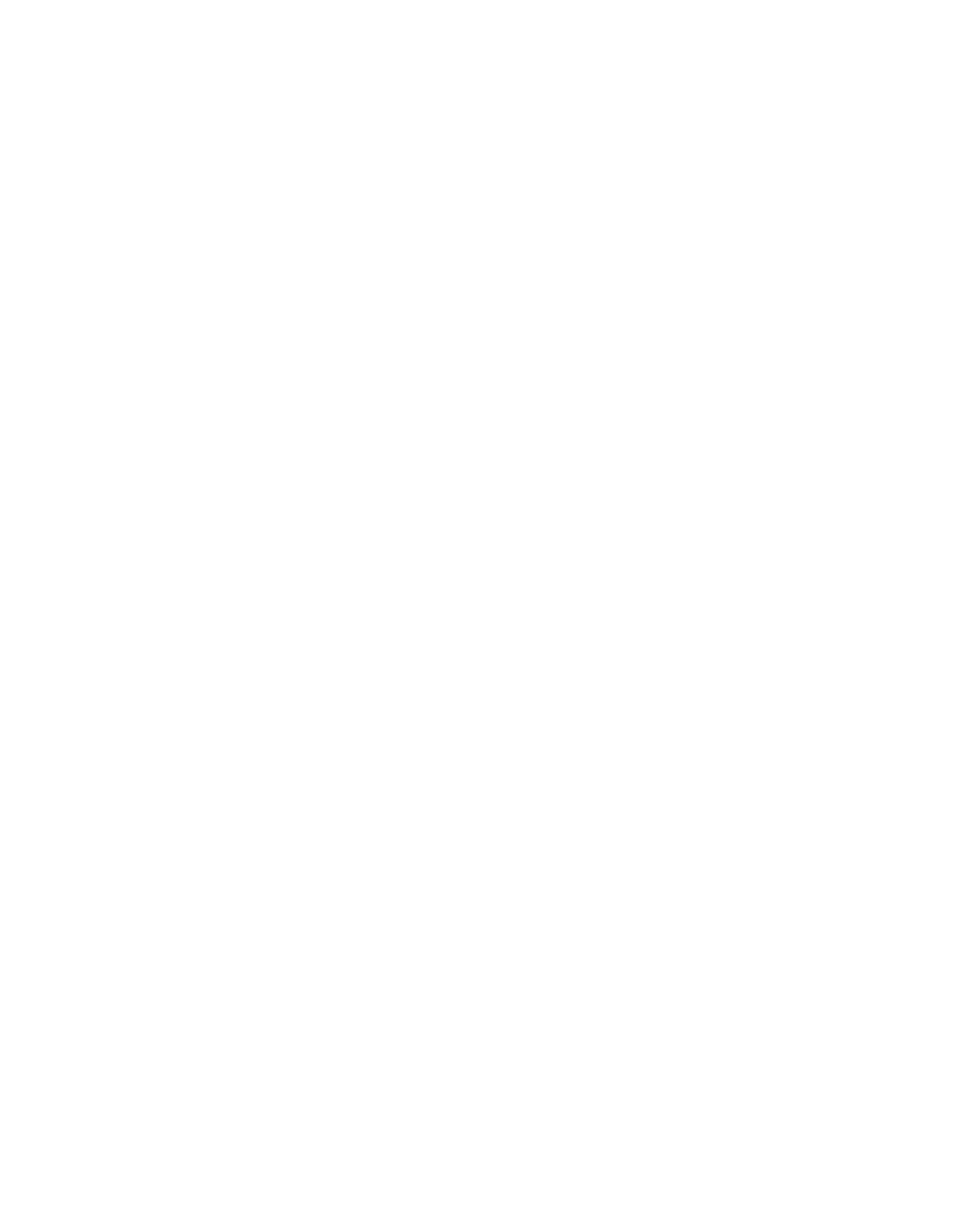### **Table of Contents**

| State Offices<br>City/Municipality<br><b>School District</b><br><b>Special District</b> | Page 2     |
|-----------------------------------------------------------------------------------------|------------|
| <b>County Offices</b>                                                                   |            |
| <b>Qualifications for Office</b>                                                        | Page 3-4   |
| <b>Candidate Responsibilities</b>                                                       | Page 5     |
| Filing                                                                                  | Page 5     |
| <b>Ballot Access</b>                                                                    | Page 6     |
| <b>2018 Election Results</b>                                                            | Pages 7-8  |
| C.R.S. References                                                                       | Pages 9-12 |

**NOTICE**

**This manual was created for reference and training purposes only and should not be used as a substitute for legal advice. It isthe candidate'sresponsibility to obtain the actual knowledge of the campaign finance laws and regulations.**

#### **TIMELINES**

**Timelines listed in this document are correct as listed in the 2022 Secretary of State Election Calendar, which can be found on the Colorado Secretary of State's website. Candidates are strongly urged to refer to the Colorado Revised Statutes and the Secretary of State's Rules or consult legal counsel regarding specific questions and timelines addressed in this document.**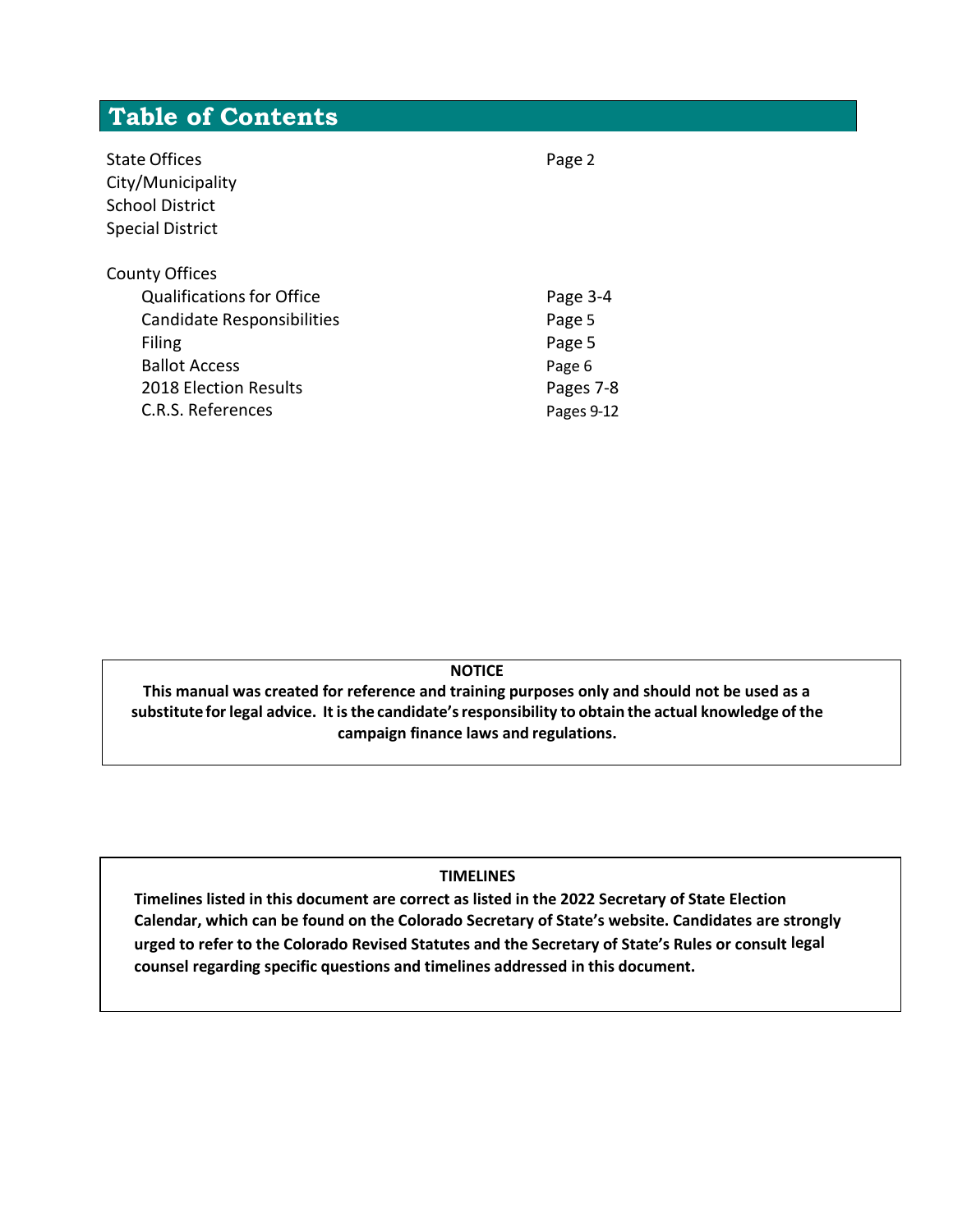### **Running for State Office**

If you are considering running for a statewide office (i.e. Governor, Secretary of State, Treasurer, etc.), State House or Senate seat in the General Assembly, judge or District Attorney, please contact your political party and/or the Colorado Secretary of State.

| Colorado Secretary of State      | www.sos.state.co.us    | 303-894-2200 |  |
|----------------------------------|------------------------|--------------|--|
| <b>State Court Administrator</b> | www.courts.state.co.us | 303-861-1111 |  |
| Colorado Democratic Party        | coloradodems.org       | 303-623-4762 |  |
| Colorado Republican Party        | www.cologop.org        | 303-758-3333 |  |

If you are seeking information related to a County or District Court Judge, contact the Secretary of State or the office of the State Court Administrator, as indicated above.

#### **Running For City / Municipal Offices**

#### **Please contact your local municipal clerk.**

#### **Running For School District**

**Please contact your School District's Designated Election Official.**

### **Running For Special Districts**

**Please contact your Special District's Designated Election Official.**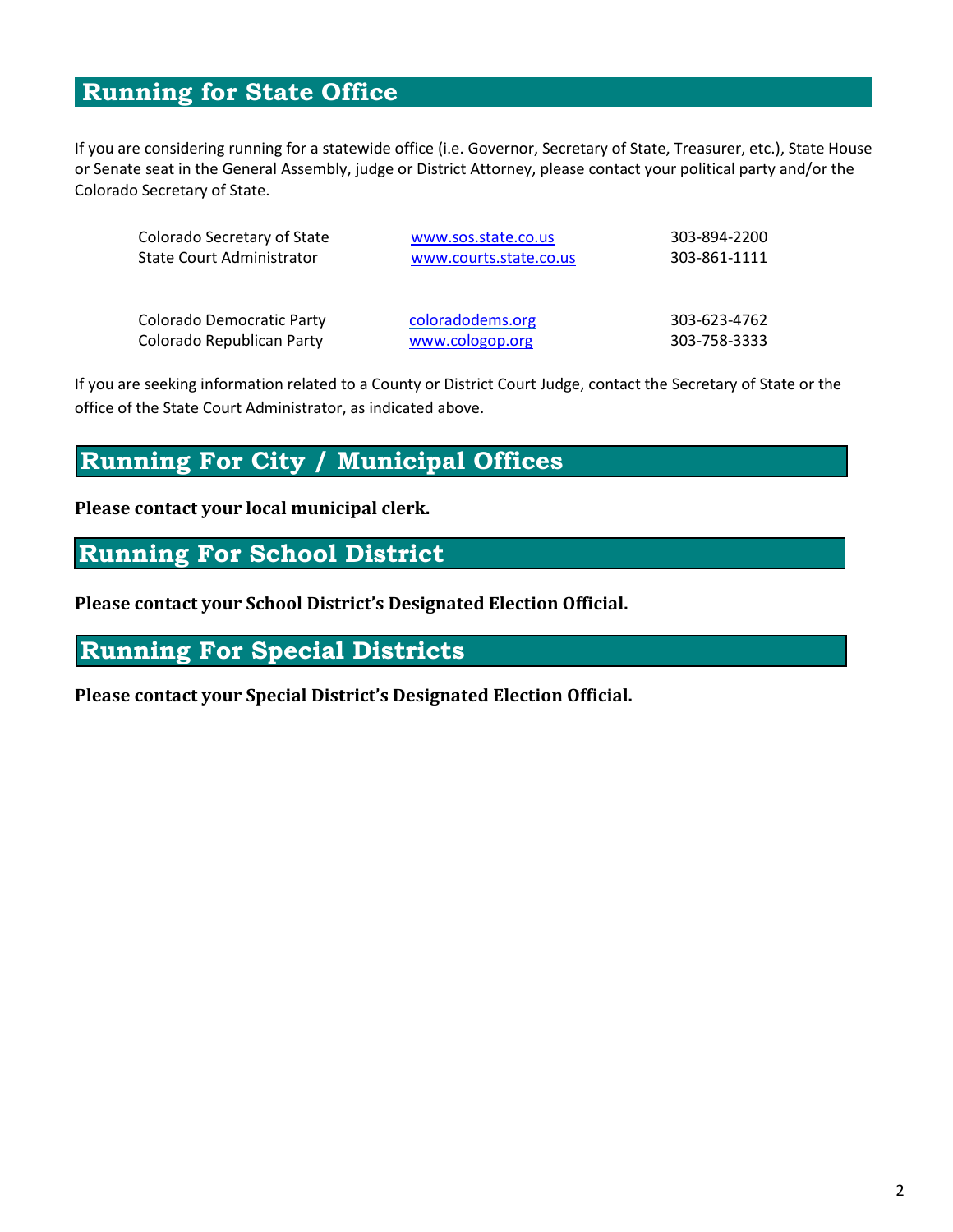### **Running for County Office**

### **Qualifications and Duties**

If you are considering running for public office, you may first want to ensure that you are qualified to hold the office you seek and are familiar with the duties of the office. You may view and print candidate requirements and office responsibilities/duties from [www.lexisnexis.com/hottopics/Colorado/.](http://www.lexisnexis.com/hottopics/Colorado/)

| Any Public Office          | Colorado Revised Statutes Title 1, Article 4, Part 501                                                           |
|----------------------------|------------------------------------------------------------------------------------------------------------------|
| <b>County Assessor</b>     | Colorado Revised Statutes Title 30, Article 10, Part 8                                                           |
| County Clerk & Recorder    | Colorado Revised Statutes Title 30, Article 10, Part 4                                                           |
| <b>County Commissioner</b> | Colorado Revised Statutes Title 1, Article 4, Part 205<br>Colorado Revised Statutes Title 30, Article 10, Part 3 |
| <b>County Coroner</b>      | Colorado Revised Statutes Title 30, Article 10, Part 6                                                           |
| <b>County Sheriff</b>      | Colorado Revised Statutes Title 30, Article 10, Part 5                                                           |
| <b>County Surveyor</b>     | Colorado Revised Statutes Title 30, Article 10, Part 9                                                           |
| <b>County Treasurer</b>    | Colorado Revised Statutes Title 30, Article 10, Part 7                                                           |
| Other County Offices Info  | Constitution of Colorado Article XIV, Section10<br>Colorado Revised Statutes Title 1, Article 4, Part 206        |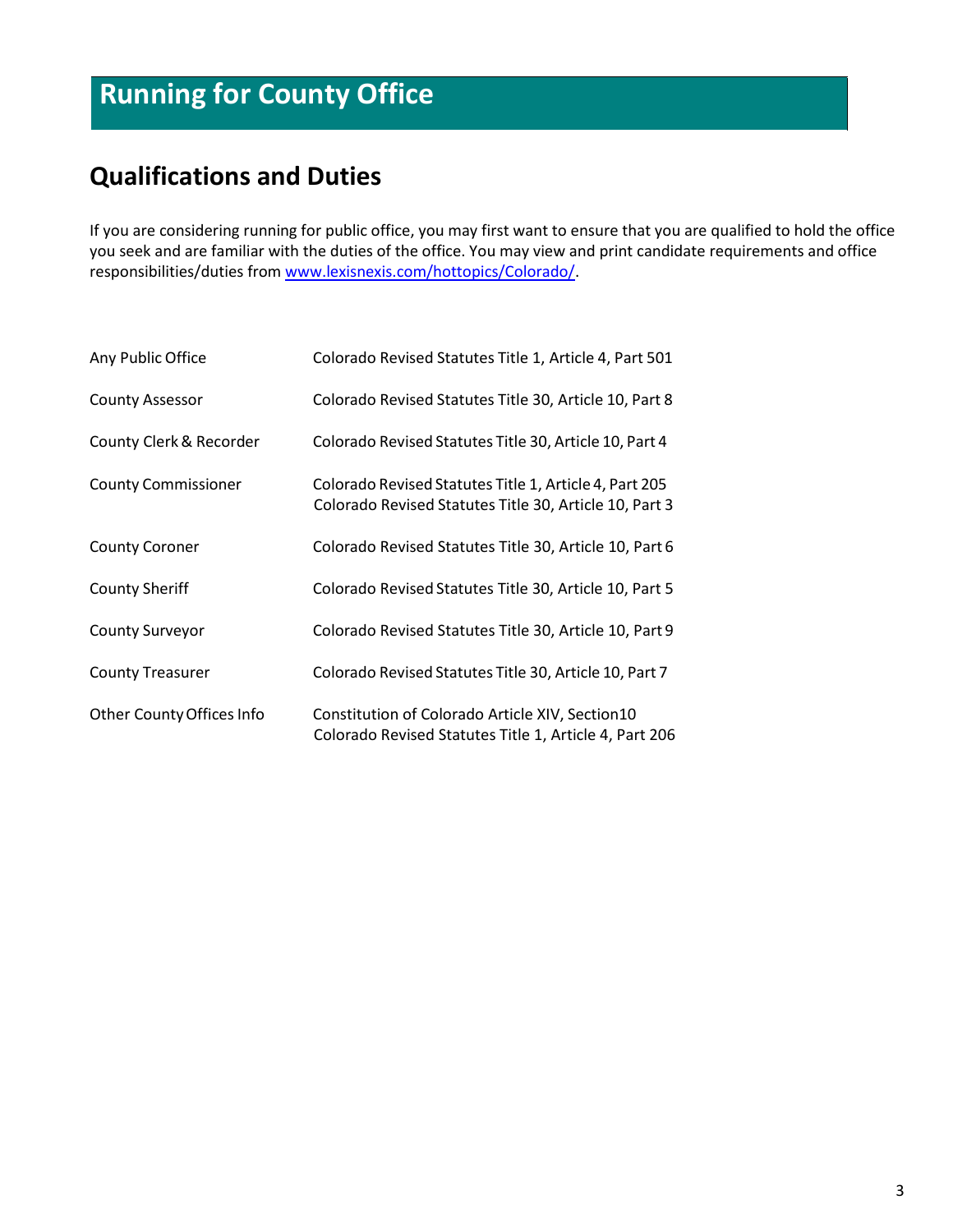### **County Officer Qualifications**

#### **Assessor, Clerk & Recorder, Commissioner, Coroner, Sheriff, Surveyor, Treasurer Age:** 18

**General Requirements:** Must be a registered elector

**Residency Requirements:** Resident of county for one year preceding his/her election **Term Start & Length:**

**Term begins:** 2nd Tuesday in January

**\***Treasurer - term begins first day of January (30-10-702, C.R.S.)

**Term length:** 4 years

### **Additional Qualifications**

#### **Commissioner**:

• Must be resident of county and district for one year preceding his/herelection

#### **Sheriff & Coroner:**

- High school diploma or its equivalent or a college degree
- Fingerprinting by a qualified law enforcement agency
- Has not been convicted of or pleaded guilty to a felony (those pardoned are eligible to run)

#### **Surveyor:**

• Shall be a professional land surveyor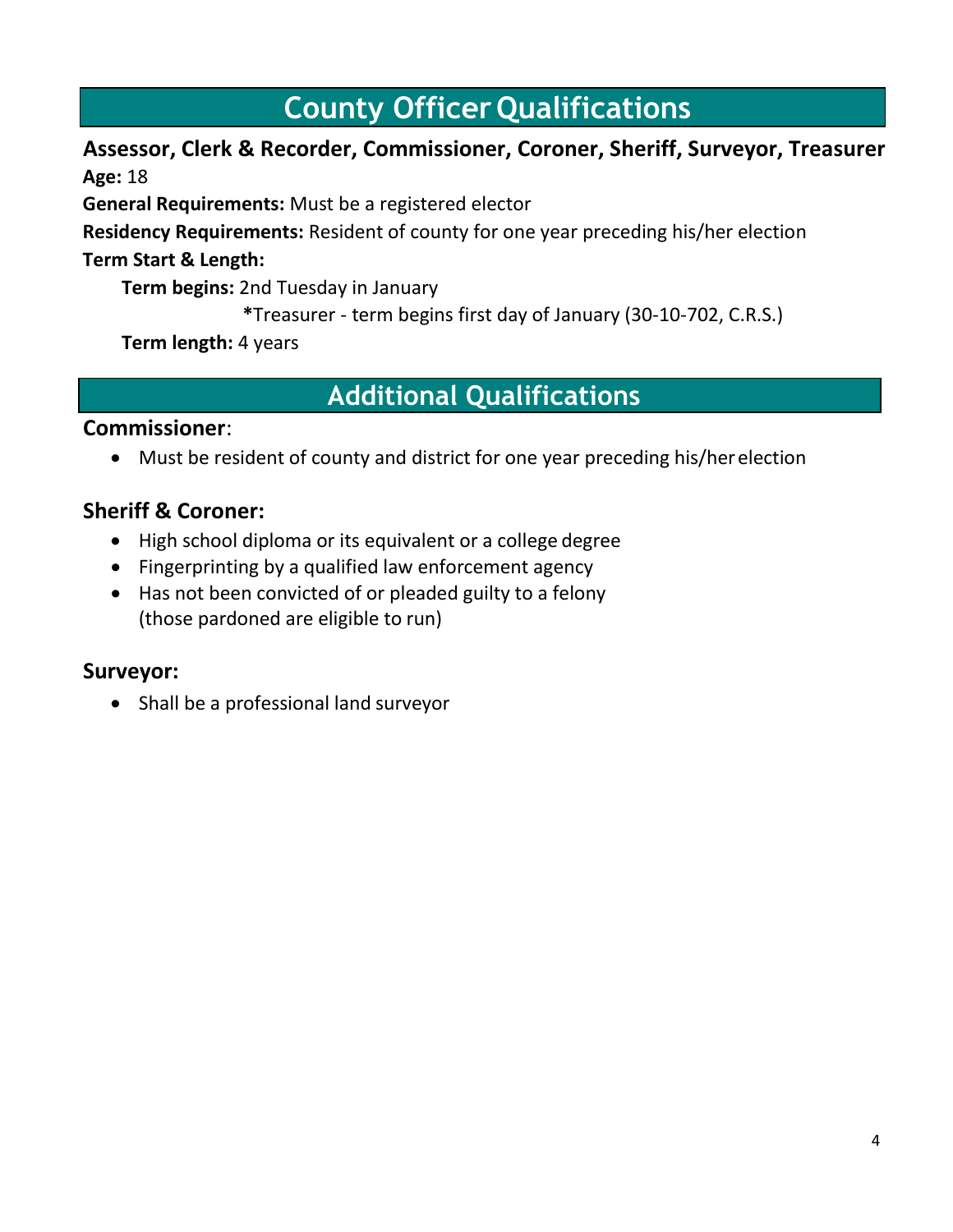### **County Candidate Responsibilities**

#### **Candidate Definition**

#### **A person is a candidate for election:**

- ➢ **If the person has publicly announced an intention to seek election to public office or retention of a judicial office and thereafter has received a contribution or made expenditure in support of the candidacy**.
- $\triangleright$  Any person who seeks nomination or election to any state or local public office that is to be voted on in this state at any primary election, general election, school district election, special district election, or municipalelection.
- $\triangleright$  Includes a judge or justice of any court of record who seeks to be retained in office pursuant to the provisions of section 25 of article VI.

A person remains a candidate for purposes of this Article so long as the candidate maintains a registered candidate committee. A person who maintains a candidate committee after an election cycle, but who has not publicly announced an intention to seek election to public office in the next or any subsequent election cycle, is a candidate for purposes of this article.

COLORADO CONSTITUTION ARTICLE XXVIII (Amendment 27) Section 2 (2)

#### **Candidate Affidavit**

#### **All candidates must file with the TRACER system on the Secretary of State's website:**

#### **[http://tracer.sos.colorado.gov](http://tracer.sos.colorado.gov/) within 10 days of becoming a Candidate, as defined above**.

On the candidate affidavit, you certify that you are familiar with Colorado campaign finance rules and laws. You may download Colorado's campaign finance rules, laws and become familiar with the online campaign finance disclosure by accessing TRACER system.

Helpful information will be found in:

- Colorado Constitution, Article XXVIII (Amendment 27)
- Title 1, Article 45, Colorado Revised Statutes (Fair Campaign Practices Act)
- Colorado Secretary of State's Rules Concerning Campaign and Political Finance
- TRACER Online FilingSystem
- Colorado Secretary of State's Election Calendar

#### **Campaign and Political Finance**

All campaign finance disclosure reports and committee registrations are handled through the online campaign finance disclosure TRACER system on the Secretary of State's website[: http://tracer.sos.colorado.gov](http://tracer.sos.colorado.gov/) You may contact the Secretary of State Campaign Finance Support team by email at [cpfhelp@coloradosos.gov](mailto:cpfhelp@coloradosos.gov) phone at 303-894‐2200, extension 6383.

All filings must be submitted within the time allotted by Colorado Law. Please see the Secretary of State's website [\(www.coloradosos.gov\)](https://www.coloradosos.gov/) for current year election and campaign finance filing calendars.

### **Where to File a County Candidate Acceptance**

**All county candidates must file an acceptance form with the County Clerk and Recorder.**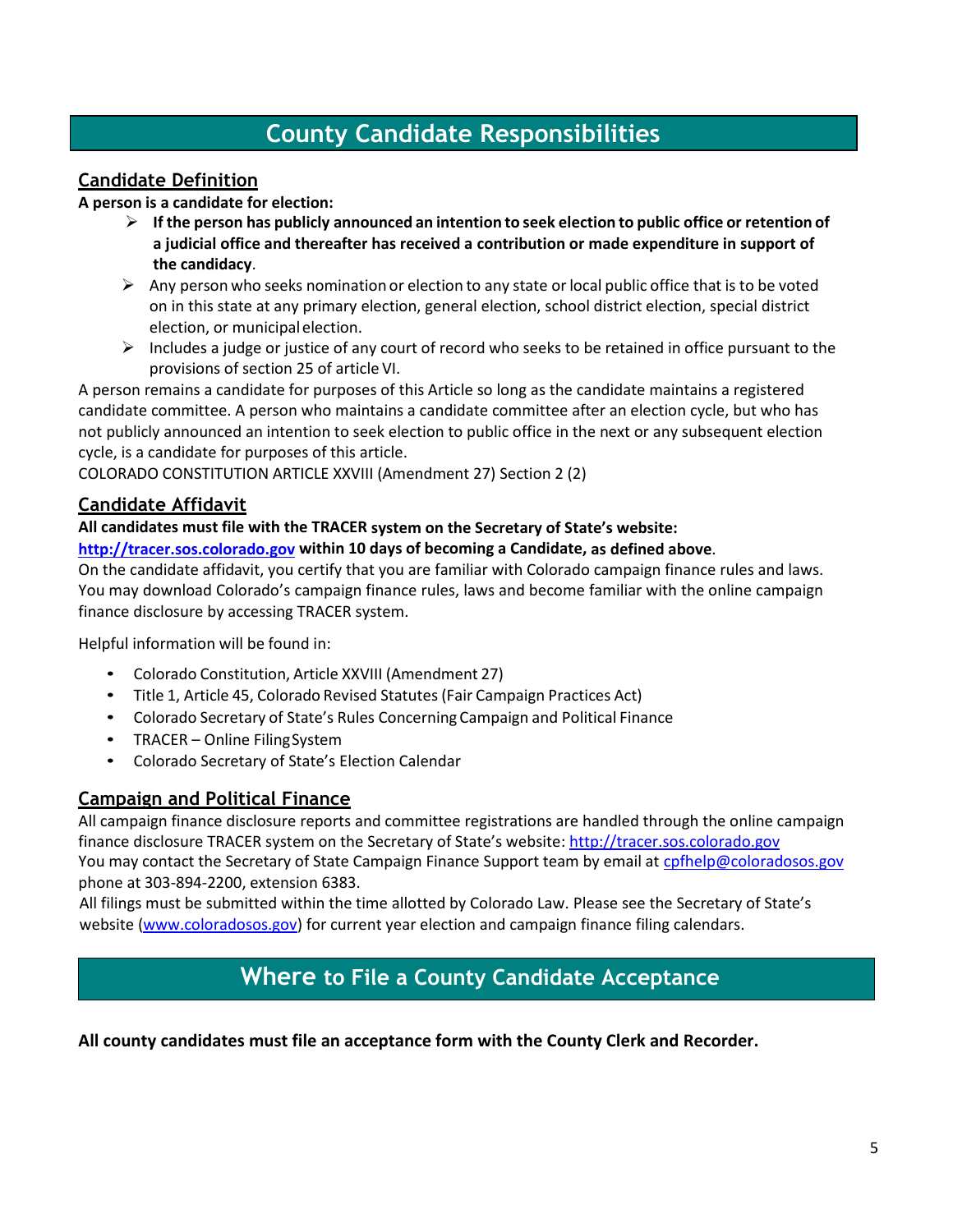| <b>BALLOT ACCESS for County Candidates</b>                                                                                                                                                                                                                                                                                                                                                                                                                                                                                                                                                                                                                                                                                                                                                                                                       |                                                                                                                                                                                                                                                                                                                                                                                                                                                                                                                                                         |                                                            |                                                                |
|--------------------------------------------------------------------------------------------------------------------------------------------------------------------------------------------------------------------------------------------------------------------------------------------------------------------------------------------------------------------------------------------------------------------------------------------------------------------------------------------------------------------------------------------------------------------------------------------------------------------------------------------------------------------------------------------------------------------------------------------------------------------------------------------------------------------------------------------------|---------------------------------------------------------------------------------------------------------------------------------------------------------------------------------------------------------------------------------------------------------------------------------------------------------------------------------------------------------------------------------------------------------------------------------------------------------------------------------------------------------------------------------------------------------|------------------------------------------------------------|----------------------------------------------------------------|
| All candidates must be affiliated with the political party for which they are<br>seeking office, or unaffiliated for candidates wishing to petition on to the<br>ballot no later than <b>January 3, 2022</b> .                                                                                                                                                                                                                                                                                                                                                                                                                                                                                                                                                                                                                                   |                                                                                                                                                                                                                                                                                                                                                                                                                                                                                                                                                         | On which ballot<br>will the<br>Candidate's<br>name appear? |                                                                |
| 1. Political Party Candidate Nomination 1-4-601 C.R.S.<br>$\triangleright$ Must receive thirty percent or more of the votes of all duly accredited assembly<br>delegates at the county assembly.<br>Must file a written acceptance with the County Clerk's office no later than four days<br>after the adjournment of the assembly.                                                                                                                                                                                                                                                                                                                                                                                                                                                                                                              |                                                                                                                                                                                                                                                                                                                                                                                                                                                                                                                                                         |                                                            | <b>PRIMARY</b><br><b>BALLOT</b>                                |
|                                                                                                                                                                                                                                                                                                                                                                                                                                                                                                                                                                                                                                                                                                                                                                                                                                                  | Please contact your political party for more information regarding political party nominations                                                                                                                                                                                                                                                                                                                                                                                                                                                          | 720-933-0480                                               |                                                                |
| <b>Elbert County Democratic Party</b><br><b>Elbert County Republican Party</b>                                                                                                                                                                                                                                                                                                                                                                                                                                                                                                                                                                                                                                                                                                                                                                   | www.elbertcodems.net<br>www.elbertcountyrepublicans.com                                                                                                                                                                                                                                                                                                                                                                                                                                                                                                 | 303-229-6710                                               |                                                                |
| 2. Political Party Candidate Petition 1-4-801 C.R.S.<br>$\triangleright$ Signature requirements: Ten percent of the votes cast in the political subdivision at<br>the last primary election for the political party's candidate for the office for which the<br>petition is being circulated. (See Election Results Page 7)<br>> May begin circulating petitions January 18, 2022. (Third Tuesday in January)<br>$\triangleright$ Petitions and candidate forms must be filed with County Clerk no later than<br>March 15, 2022. (Third Tuesday in March)<br>NOTE: No person who attempted and failed to receive at least ten percent of the votes for<br>the nomination of a political party assembly for a particular office shall be placed in<br>nomination by petition on behalf of the political party for the same office. 1-4-801 C.R.S. |                                                                                                                                                                                                                                                                                                                                                                                                                                                                                                                                                         | <b>PRIMARY</b><br><b>BALLOT</b>                            |                                                                |
| 3. Minor Party and Unaffiliated Candidate Petition 1-4-802 C.R.S.<br>Candidates for minor political party or for partisan public offices who do not wish to affiliate<br>(unaffiliated) with a political party may be nominated, other than by a primary election.<br>$\triangleright$ Signature requirements: Two percent of the votes cast for that office in the most<br>recent general election. (See Election Results Page 8)<br>$\triangleright$ May begin circulating petitions May 19, 2022. (173 days before the general election)<br>$\triangleright$ Petitions and Candidate Acceptance forms must be filed with County Clerk and<br>Recorder no later than July 14, 2022. (117 days before the general election)                                                                                                                     |                                                                                                                                                                                                                                                                                                                                                                                                                                                                                                                                                         | <b>GENERAL</b><br><b>BALLOT</b>                            |                                                                |
| 4. Write-in Affidavit 1-4-1101 C.R.S.<br>a Write-in candidate affidavit of intent.                                                                                                                                                                                                                                                                                                                                                                                                                                                                                                                                                                                                                                                                                                                                                               | A person who wishes to be a write-in candidate for an office in an election may do so by filing<br>June 28 Primary - File by April 22, 2022. (67 days before a primary election)<br>November 8 General - File by July 21, 2022. (110 days before a general election)<br>NOTE: "No person who has been defeated as a candidate in a primary election shall be eligible<br>for election to the same office by ballot or as a write-in candidate in the next general election<br>unless the party vacancy committee nominates that person." 1-4-105 C.R.S. |                                                            | <b>PRIMARY</b><br><b>OR</b><br><b>GENERAL</b><br><b>BALLOT</b> |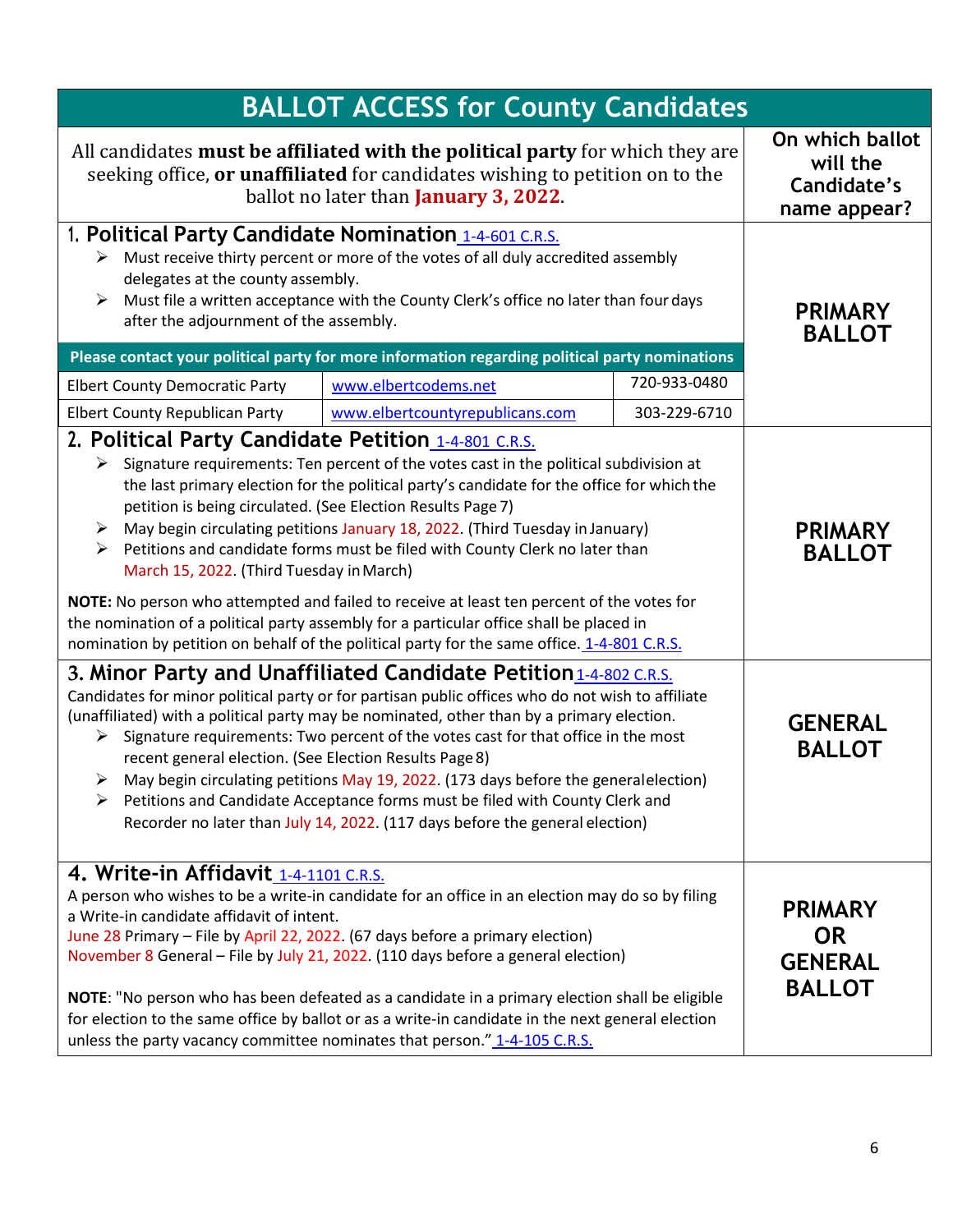# 2018 ElectionResults

### **Political Party Candidate Petitions – Primary**

### **2018 Elbert County Primary Election June 28, 2018**

|                                             |                          |       |         | petition    |
|---------------------------------------------|--------------------------|-------|---------|-------------|
|                                             |                          |       |         |             |
| REP - Elbert County Commissioner District 2 | <b>Rick Pettitt</b>      | 2,994 | 50.01%  | $10% = 599$ |
|                                             | Anthony Hartsook         | 2,993 | 49.99%  |             |
|                                             | <b>Total Votes</b>       | 5,987 |         |             |
|                                             |                          |       |         |             |
| REP - Elbert County Clerk and Recorder      |                          |       |         |             |
|                                             | <b>Dallas Schroeder</b>  | 5,380 | 100.00% | $10% = 538$ |
|                                             | <b>Total Votes</b>       | 5,380 |         |             |
|                                             |                          |       |         |             |
| <b>REP - Elbert County Treasurer</b>        |                          |       |         |             |
|                                             | Sheryl (Sherry) Hewlett  | 5,315 | 100.00% | $10% = 532$ |
|                                             | <b>Total Votes</b>       | 5,315 |         |             |
|                                             |                          |       |         |             |
| REP - Elbert County Assessor                |                          |       |         |             |
|                                             | <b>Susan Murphy</b>      | 3,005 | 51.59%  | $10% = 583$ |
|                                             | Laura Forbes             | 2,820 | 48.41%  |             |
|                                             | <b>Total Votes</b>       | 5,825 |         |             |
|                                             |                          |       |         |             |
| REP - Elbert County Sheriff                 |                          |       |         |             |
|                                             | <b>Troy McCoy</b>        | 2,857 | 45.38%  |             |
|                                             | <b>Timothy D. Norton</b> | 3,439 | 54.62%  | $10% = 630$ |
|                                             | <b>Total Votes</b>       | 6,296 |         |             |
|                                             |                          |       |         |             |
| <b>DEM - Elbert County Sheriff</b>          |                          |       |         |             |
|                                             | <b>Donald Charobee</b>   | 1,196 | 100.00% | $10% = 120$ |
|                                             | <b>Total Votes</b>       | 1,196 |         |             |
|                                             |                          |       |         |             |
| REP - Elbert County Surveyor                |                          |       |         |             |
|                                             | <b>Keith Westfall</b>    | 5,324 | 100.00% | $10% = 533$ |
|                                             | <b>Total Votes</b>       | 5,324 |         |             |
|                                             |                          |       |         |             |
| REP - Elbert County Coroner                 |                          |       |         |             |
|                                             | Sandra K (Sandy) Graeff  | 5,394 | 100.00% |             |
|                                             | <b>Total Votes</b>       | 5,394 |         | $10% = 540$ |
|                                             |                          |       |         |             |

**Signatures needed for**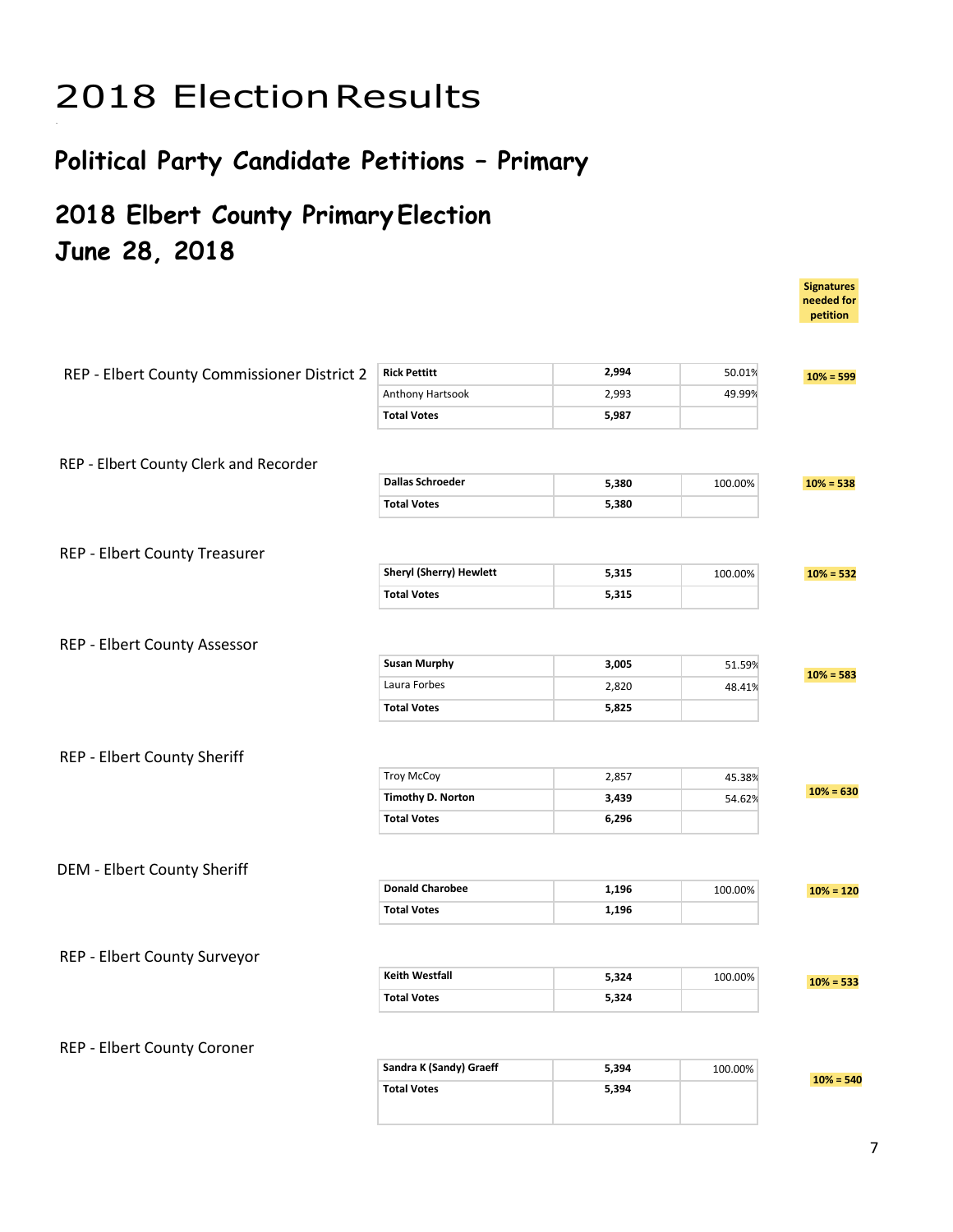# 2018 ElectionResults

### **Unaffiliated Candidate Petition – General Ballot**

### **2018 Elbert County Primary Election November 6, 2018**

|                                         |                                |                      |         | <b>Signatures</b><br>needed for<br>petition |
|-----------------------------------------|--------------------------------|----------------------|---------|---------------------------------------------|
| Elbert County Commissioner District 2   | <b>Rick Pettitt</b>            | <b>REP</b><br>11,736 | 100.00% |                                             |
|                                         | <b>Total Votes</b>             | 11,736               |         | $2% = 235$                                  |
|                                         |                                |                      |         |                                             |
| <b>Elbert County Clerk and Recorder</b> | <b>Dallas Schroeder</b>        | <b>REP</b><br>11,775 | 100.00% | $2% = 236$                                  |
|                                         | <b>Total Votes</b>             | 11,775               |         |                                             |
|                                         |                                |                      |         |                                             |
| <b>Elbert County Treasurer</b>          | <b>Sheryl (Sherry) Hewlett</b> | <b>REP</b><br>11,745 | 100.00% | $2% = 235$                                  |
|                                         | <b>Total Votes</b>             | 11,745               |         |                                             |
|                                         |                                |                      |         |                                             |
| <b>Elbert County Assessor</b>           | <b>Susan Murphy</b>            | <b>REP</b><br>11,692 | 100.00% | $2% = 234$                                  |
|                                         | <b>Total Votes</b>             | 11,692               |         |                                             |
|                                         |                                |                      |         |                                             |
| <b>Elbert County Sheriff</b>            | Donald Charobee                | <b>DEM</b><br>3,662  | 25.70%  | $2% = 285$                                  |
|                                         | <b>Timothy D. Norton</b>       | <b>REP</b><br>10,585 | 74.30%  |                                             |
|                                         | <b>Total Votes</b>             | 14,247               |         |                                             |
|                                         |                                |                      |         |                                             |
| <b>Elbert County Surveyor</b>           | <b>Keith Westfall</b>          | 11,672<br><b>REP</b> | 100.00% | $2% = 234$                                  |
|                                         | <b>Total Votes</b>             | 11,672               |         |                                             |
| <b>Elbert County Coroner</b>            | Sandra K (Sandy) Graeff        | <b>REP</b><br>11,651 | 100.00% |                                             |
|                                         | <b>Total Votes</b>             | 11,651               |         | $2% = 234$                                  |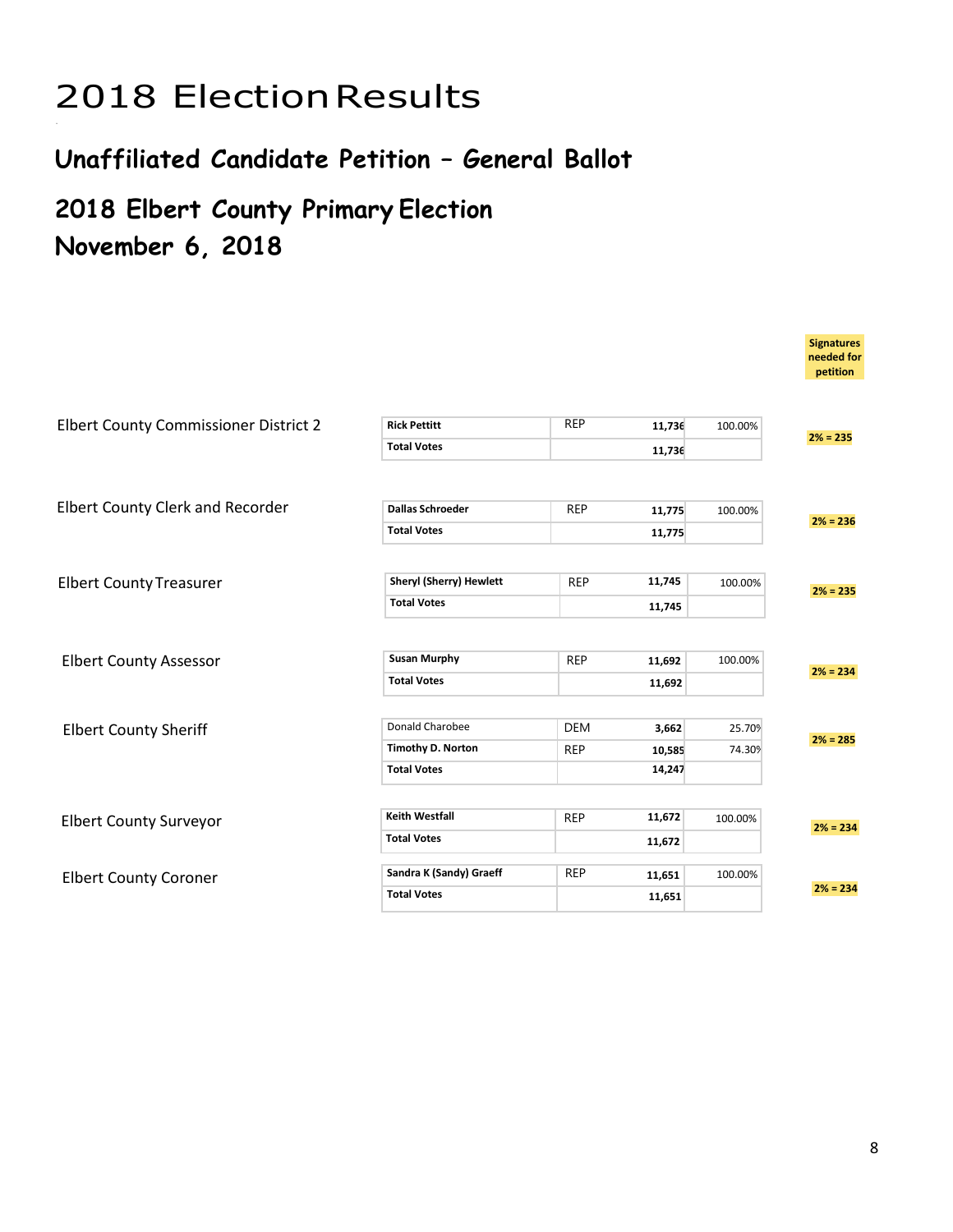### **References**

#### **1-4-601. Designation of candidates for primary election - definition.**

**(1)**

**(a)** Assemblies of the major political parties may make assembly designations of candidates for nomination on the primary election ballot. Except as provided in subsection (1)(b) of this section, an assembly shall be held no later than seventy-three days preceding the primary election. **(b)**

**(I)** Repealed.

**(1.5)** To be named as a candidate for designation by assembly, a person must provide notice as follows no less than thirty days before the assembly, unless otherwise provided by party rules:

**(a)** A person seeking designation by a county assembly must provide notice to the county chair;

**(b)** A person seeking designation by a multi-county district assembly must provide notice to the multi-county district chair and the state chair; and

**(c)** A person seeking designation by the state assembly must provide notice to the state chair.

**(2)**

**(a)** An assembly must take no more than two ballots for party candidates for each office to be filled at the next general election. Every candidate receiving thirty percent or more of the votes of all duly accredited assembly delegates who are present and voting on that office must be certified by affidavit of the presiding officer and secretary of the assembly. If no candidate receives thirty percent or more of the votes of all duly accredited assembly delegates who are present and voting, a second ballot must be cast on all the candidates for that office. If on the second ballot no candidate receives thirty percent or more of the votes cast, the two candidates receiving the highest number of votes must be certified as candidates for that office by the assembly. The certificate of designation by assembly must state the name of the office for which each person is a candidate and the candidate's name and address, must designate in not more than three words the name of the political party which the candidate represents, and must certify that the candidate has been a member of the political party for the period of time required by party rule or by subsection (4) of this section if the party has no such rule. The candidate's affiliation, as shown in the statewide voter registration system, is prima facie evidence of political party membership. The certificate of designation must indicate the order of the vote received at the assembly by candidates for each office, but no assembly shall declare that any one candidate has received the nomination of the assembly. The certificate of designation must be filed in accordance with section 1-4-604. If two or more candidates receiving designation under this subsection (2) have received an equal number of votes, the order of certification of designation is determined by lot by the candidates. The assembly shall select a vacancy committee for vacancies in designation or nomination only. **(b)** Repealed.

**(c)** Notwithstanding any provision to the contrary, a delegate may participate in the assembly remotely, including casting the delegate's vote by e-mail, mail, telephone, or through an internet-based application if allowed by the party's rules.

**(3)**

**(a)** Except as provided in paragraph (b) of this subsection (3), no later than four days after the adjournment of the assembly, each candidate designated by assembly shall file a written acceptance with the officer with whom the certificate of designation is filed. This acceptance may be transmitted by facsimile transmission. If the acceptance is transmitted by facsimile transmission, the original acceptance must also be filed and postmarked no later than ten days after the adjournment of the assembly. The acceptance shall state the candidate's name in the form in which it is to appear on the ballot. The name may include one nickname, if the candidate regularly uses the nickname and the nickname does not include any part of a political party name. If an acceptance is not filed within the specified time, the candidate shall be deemed to have declined the designation; except that the candidate shall not be deemed to have declined the designation and shall be included on the primary ballot if late filing of an acceptance is caused by the failure to timely file a certificate of designation or the failure to file such acceptance with such certificate of designation, as required by section  $1-4-604(1)(a)$ .

**(b)** The written acceptance of a candidate nominated by assembly for any national or state office or for member of the general assembly, district attorney, or district office greater than a county office shall be filed by the presiding officer or secretary of such assembly with the certificate of designation of such assembly, as required by section 1-4-604 (1)(a). Nothing in this paragraph (b) shall prohibit a candidate from filing an acceptance of nomination directly with the officer with whom the certificate of designation is filed following written notice of such filing by the candidate to the presiding officer of the political party holding such assembly.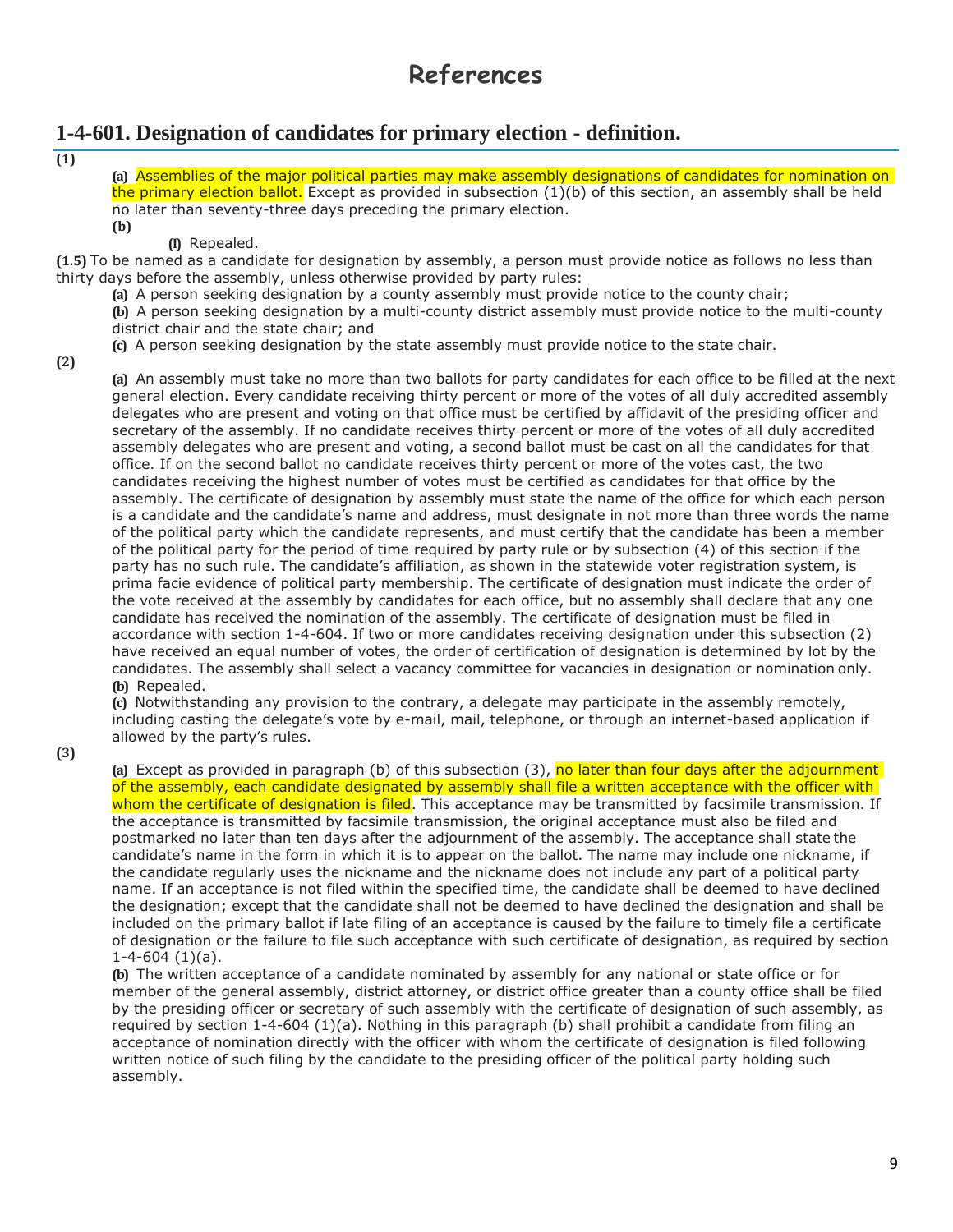**(4)**

**(a)** No person is eligible for designation by assembly as a candidate for nomination at any primary election unless the person was affiliated with the political party holding the assembly, as shown in the statewide voter registration system, no later than the first business day of the January immediately preceding the primary election, unless otherwise provided by party rules. **(b)** Repealed.

**(5)** As used in this section, "political party" means a major political party as defined in section 1-1-104 (22).

#### **1-4-801. Designation of party candidates by petition.**

**(1)** Candidates for political party nominations to be made by primary election may be placed on the primary election ballot by petition. Every petition to nominate candidates for a primary election shall state the name of the office for which the person is a candidate and the candidate's name and address and shall designate in not more than three words the name of the political party which the candidate represents. No petition shall contain the name of more than one person for the same office.

**(2)** The signature requirements for the petition are as follows:

**(a)** Every petition in the case of a candidate for any county office must be signed by electors eligible to vote within the county commissioner district or political subdivision for which the officer is to be elected. Except as otherwise provided in subsection (2)(e) of this section, the petition requires the lesser of one thousand signers or signers equal in number to ten percent of the votes cast in the political subdivision at the contested or uncontested primary election for the political party's candidate for the office for which the petition is being circulated or, if there was no primary election, at the last preceding general election for which there was a candidate for the office. Notwithstanding any other provision of law, an unaffiliated elector is not eligible to sign a petition for a candidate of a major political party.

**………**

**(3)** No person shall be placed in nomination by petition on behalf of any political party unless the person was affiliated with the political party, as shown in the statewide voter registration system, no later than the first business day of the January immediately preceding the election for which the person desires to be placed in nomination. **(4)** No person who attempted and failed to receive at least ten percent of the votes for the nomination of a political party assembly for a particular office shall be placed in nomination by petition on behalf of the political party for the same office.

**(5)**

**(a)** Party petitions shall not be circulated nor any signatures be obtained prior to the third Tuesday in January. Petitions must be filed no later than the close of business on the third Tuesday in March. **(b)** Repealed.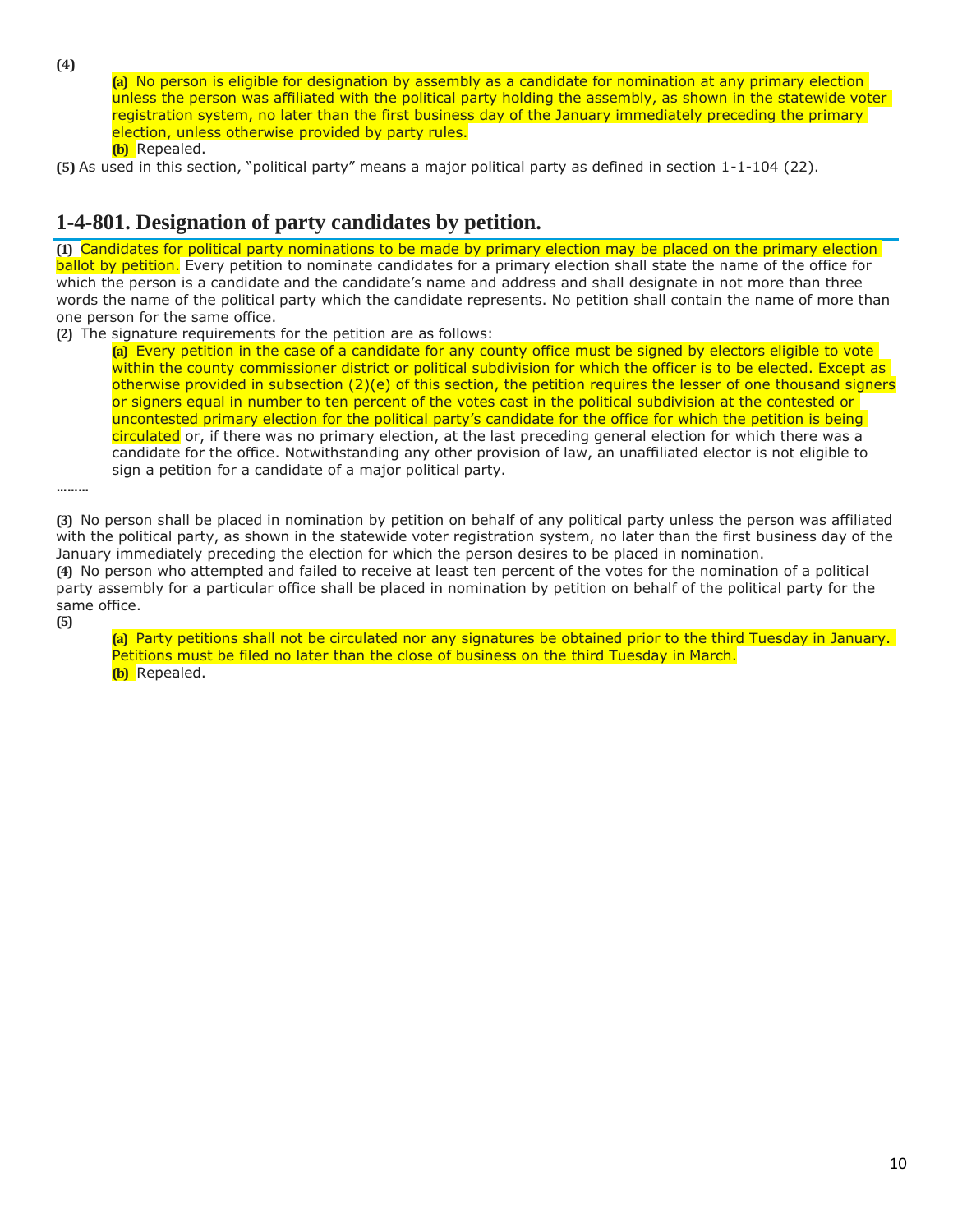#### **1-4-802. Petitions for nominating minor political party and unaffiliated candidates for a partisan office.**

**(1)** Candidates for partisan public offices to be filled at a general or congressional vacancy election who do not wish to affiliate with a major political party may be nominated, other than by a primary election or a convention, in the following manner:

**(a)** A petition for nominating minor political party or unaffiliated candidates shall be prepared, indicating the name and address of any candidate for the office to be filled. The petition shall indicate the name of the minor political party or designate in not more than three words the political or other name selected by the signers to identify an unaffiliated candidate. No name of any political party shall be used, in whole or in part, to identify an unaffiliated candidate.

**(b)** Each petition must contain only the name of one candidate for one office; except that any petition for a candidate for president of the United States must also include a candidate for vice president, and a candidate for governor must also include a candidate for lieutenant governor, and together they shall be considered joint candidates at the general election. In the case of nominations for president and vice president of the United States, the joint candidates shall submit a list of presidential electors endorsed by the electors, and the names of the presidential electors must be added to the petition.

**(c)** Every petition for the office of president and vice president, for statewide office, for congressional district office, for the office of member of the general assembly, for district attorney, and for county office must be signed by eligible electors residing within the district or political subdivision in which the officer is to be elected. Except as otherwise provided in subsection (2) of this section, the number of signatures of eligible electors on a petition is as follows:

**(I)** At least one thousand five hundred in each congressional district for the office of president and vice president;

**(II)**

**(A)** At least one thousand in each congressional district for the offices of governor, secretary of state, attorney general, or treasurer, or the office of United States senator;

**(B)** At least five hundred in each congressional district for the office of an at-large seat on either the state board of education or the board of regents of the university of Colorado;

**(III)** The lesser of one thousand five hundred or two and one-half percent of the votes cast in the congressional district in the most recent general election for the office of member of the United States house of representatives, member of the state board of education for a congressional district, or member of the board of regents of the university of Colorado for a congressional district;

**(IV)** The lesser of one thousand or three and one-third percent of the votes cast in the senate district in the most recent general election for the office of member of the state senate;

**(V)** The lesser of one thousand or five percent of votes cast in the house district in the most recent general election for the office of member of the state house of representatives;

**(VI)** The lesser of one thousand or three percent of the votes cast in the district in the most recent general election for the office of district attorney; and

**(VII)** The lesser of one thousand or two percent of the votes cast for all candidates for that office in the most recent general election for any county office.

**(d)**

**(I)** No petition to nominate an unaffiliated candidate, except petitions for candidates for vacancies to unexpired terms of representatives in congress and for presidential electors, shall be circulated or any signatures obtained thereon earlier than one hundred seventy-three days before the general election. **(II)** No petition to nominate a minor political party candidate shall be circulated nor any signatures obtained thereon earlier than the first Monday in February in the general election year.

**(e)** The petition to nominate an unaffiliated candidate may designate or appoint upon its face one or more unaffiliated registered electors as a committee to fill vacancies in accordance with section 1-4-1008. However, in the case of a petition for the office of state senator or state representative, the petition shall designate or appoint upon its face three or more unaffiliated registered electors as a committee to fill vacancies in accordance with sections 1-4-1008 and 1-12-203.

**(f)**

**(I)** Except as provided by subparagraph (II) of this paragraph (f), petitions shall be filed no later than 3 p.m. on the one hundred seventeenth day before the general election or, for a congressional vacancy election, no later than 3 p.m. on the twentieth day after the date of the order issued by the governor.

**(II)** Petitions to nominate candidates of minor political parties must be filed no later than the close of business on the eighty-fifth day before the primary election as specified in section 1-4-101.

**(g)**

**(I)** For congressional vacancy elections, no person shall be placed in nomination by petition unless the person is an eligible elector and was registered as affiliated with a minor political party or as unaffiliated, as shown in the statewide voter registration system, for at least twelve months prior to the last date the petition may be filed.